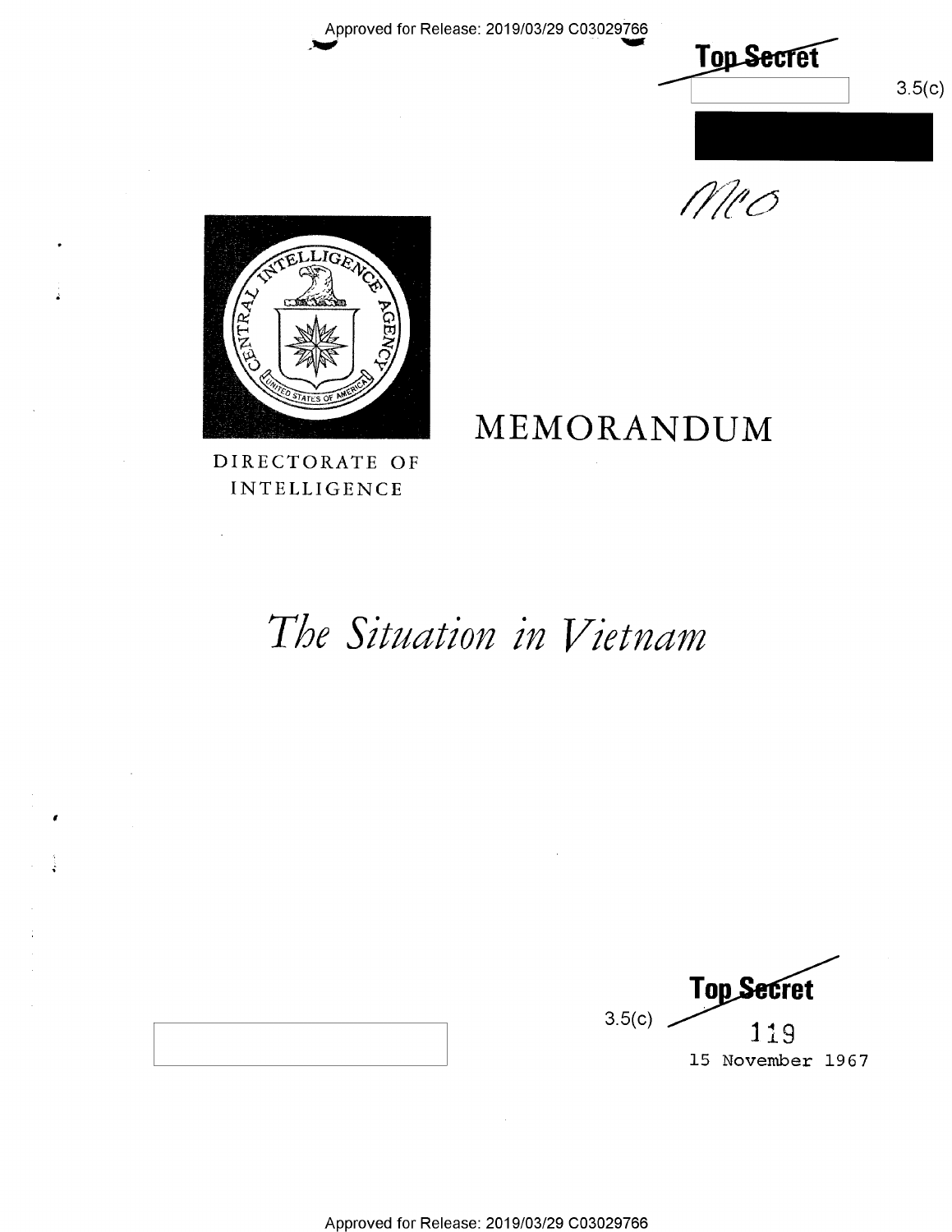Approved for Release: 2019/03/29 C03029766



## WARNING an<br>Si This document contains classified information affecting the national security 정부 of the United States within the meaning of the espionage laws, US Code B. Title 18, Sections 793, 794, and 798.  $\mathcal{A}^{\pm}_{\alpha}$  $3.5(c)$  $\widehat{\mathfrak{g}}$  $\frac{100}{100}$  $\frac{15}{36}$  $\begin{bmatrix} \frac{1}{2} & 0 \\ 0 & 0 \\ 0 & 0 \end{bmatrix}$ 酃  $\begin{array}{l} \mathbb{E}^{2+\gamma}_{\alpha\beta} \\ \mathbb{E}^{2+\gamma}_{\alpha\beta} \end{array}$  $\frac{\Delta S}{\hat{p}}$ 索制 i<br>Ad 珊瑚蟹

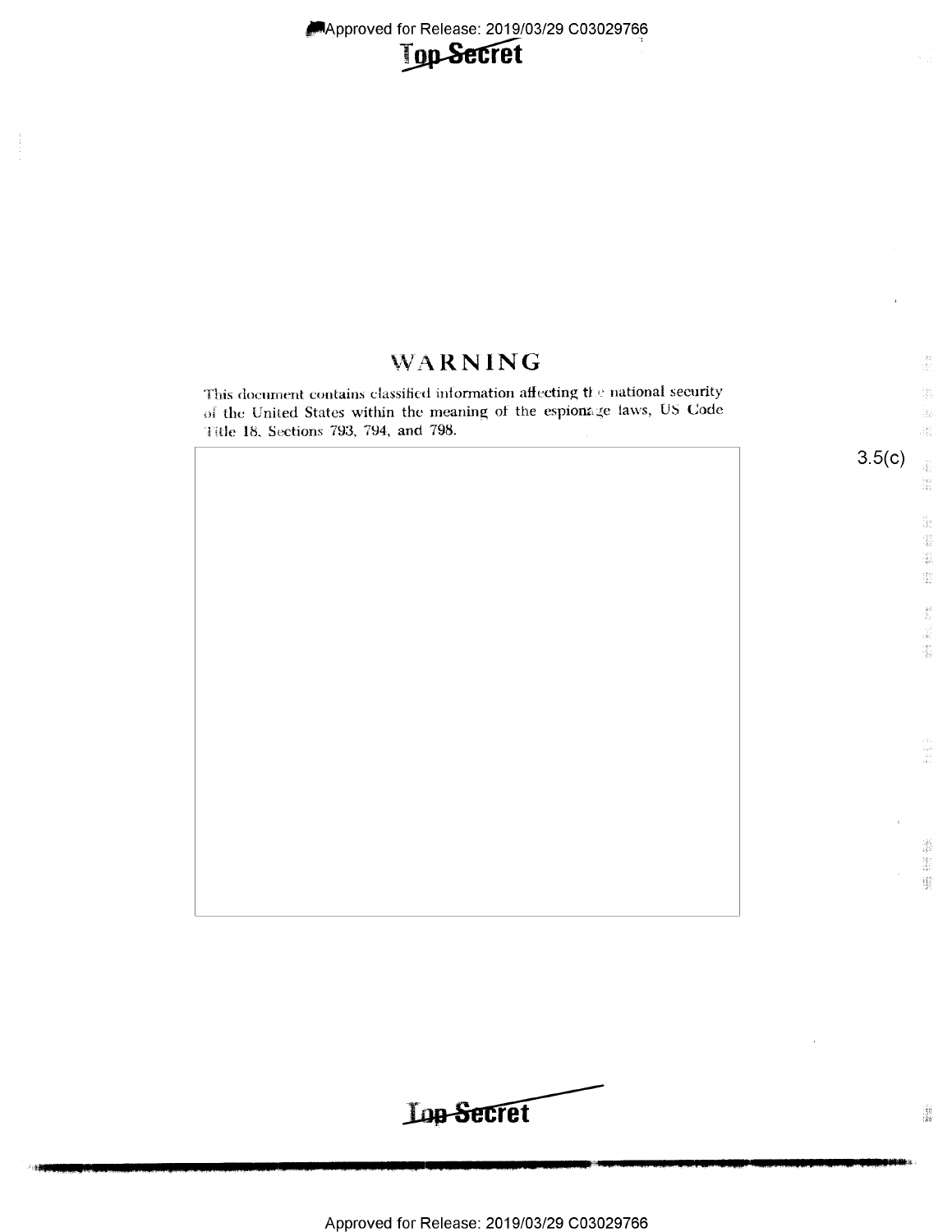Information as of <sup>1600</sup>  $15$  November 1967  $3.5(c)$ 

or-i

### HIGHLIGHTS

Approved for Release: 2019/03/29 C03029766<br>
Approved for Release: 2019/03/29 C03029766

--we

There has been no Communist response to Ambas-<br>sador Goldberg's recent statements that the US would<br>not block Liberation Front participation in talks<br>concerning Vietnam.

3.3(h)(2)

I. Military Situation in South Vietnam: Com-<br>munist forces continue offensive activity in the cen-<br>tral highlands, apparently in coordination with the<br>main effort in the Dak To area (Paras. 1-5). The<br>Weekly Review of South

II. Political Developments in South Vietnam: A group largely composed of retired generals and call- ing itself the Freedom Fighters' Association has an- nounced its intention of becoming a political party (Paras. 1-2). "

III. Military Developments in North Vietnam: There is nothing of significance to report.

3.3(h)(2)

V. Communist Political Developments: A North<br>Vietnamese trade union delegation was due in Italy<br>on 15 November (Paras. 1-3). The Vietnamese Com-<br>munists have thus far failed to report or comment on<br>Ambassador Goldberg's re

i  $\text{TOP}$   $\text{S5(c)}$ 

 $3.5(c)$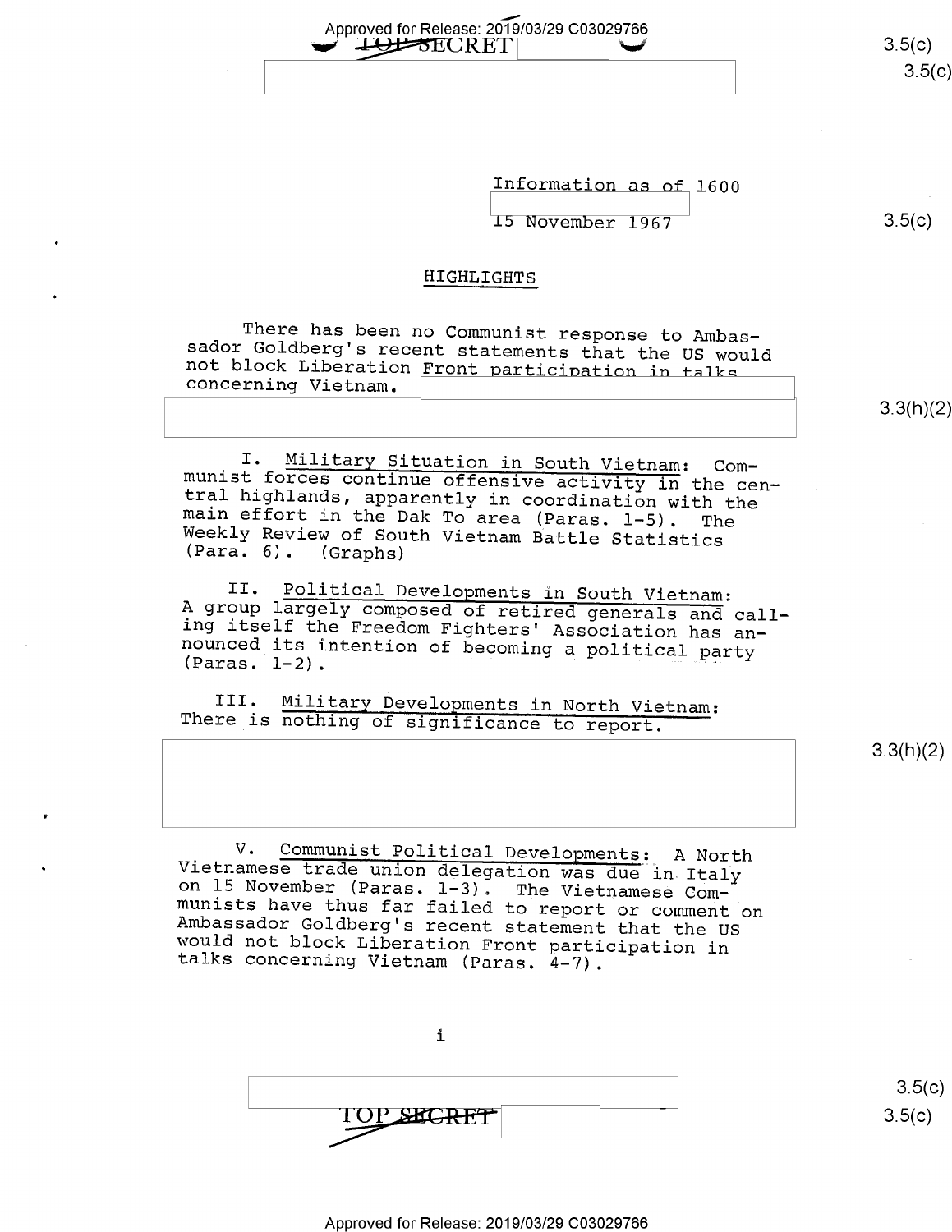

ţ.

Ŝ

1200年10月

68666 11-67 CIA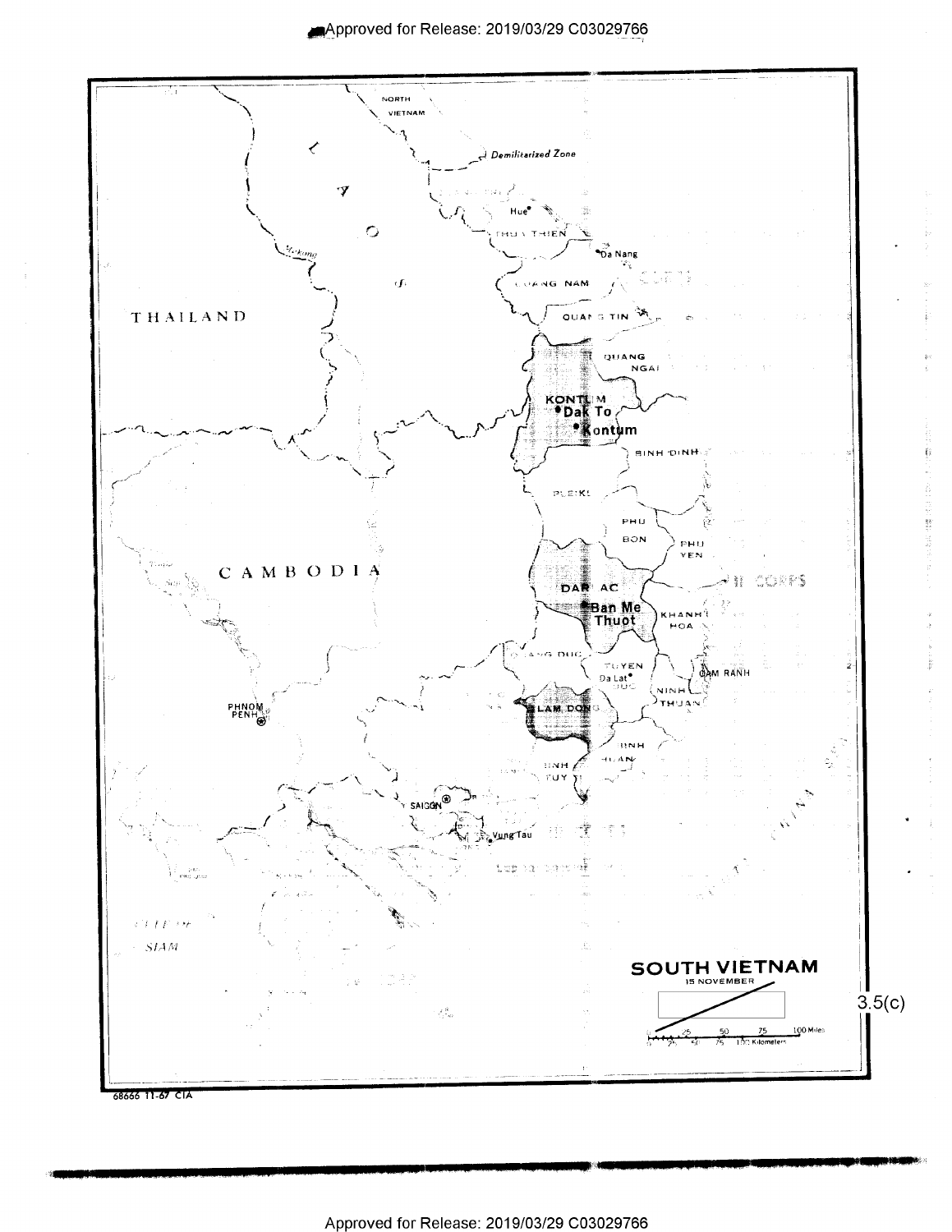$3.5(c)$  $3.5(c)$ 

### I. THE MILITARY SITUATION IN SOUTH VIETNAM

Approved for Release: 2019/03/29 C03029766<br>/ 【LOP-SECRET】

1. North Vietnamese mortarmen on 15 November launched two attacks on a base camp of the US 4th Infantry Division at Dak To. Two Air Force C-130 transport planes were destroyed and a third damaged. Part of an ammunition dump was set afire. These were the third and fourth shellings of Dak To since the current round of fighting began two weeks ago. Meanwhile, US B-52 aircraft continued to bomb the<br>rugged terrain south and west of Dak To, Among rugged terrain south and west of Dak To. the targets were suspected locations of the North Vietnamese 32nd and 66th Regiments.

2. The only ground fighting reported in the im-<br>mediate Dak To area involved a South Vietnamese Army battalion which encountered heavy resistance while attempting to seize a hill approximately ten miles northeast of the camp on 14 November. Ten government soldiers were reported killed; enemy losses were  $\int$  not determined.  $\int$  3.3(h)(2)

 $3.3(h)(2)$ 

3. Communist forces are continuing offensive activity in other sections of the central highlands apparently in coordination with the main effort at Dak To.

4. On 14 November, under cover of a mortar barrage, a small enemy force made a hit-and-run attack on a South Vietnamese compound on the outskirts<br>of Kontum city, 25 miles south of Dak To. Seven militiamen were killed. Enemy casualties are not known. Farther south in Darlac Province a US artillery fire support base some 15 miles north of Ban Me Thuot was struck by 30-90 rounds of mortar fire on 14 November. One US soldier was killed and five wounded.

5. Revised casualty reports indicate that in Lam Dong, the southernmost highlands province, the South Vietnamese Army lost 86 killed and 64 wounded in the three days of fighting which ended

15 November 1967

 $\overline{\phantom{a}}$  3.5(c)  $TOP$ , SECRET 8.5(c)

 $I-1$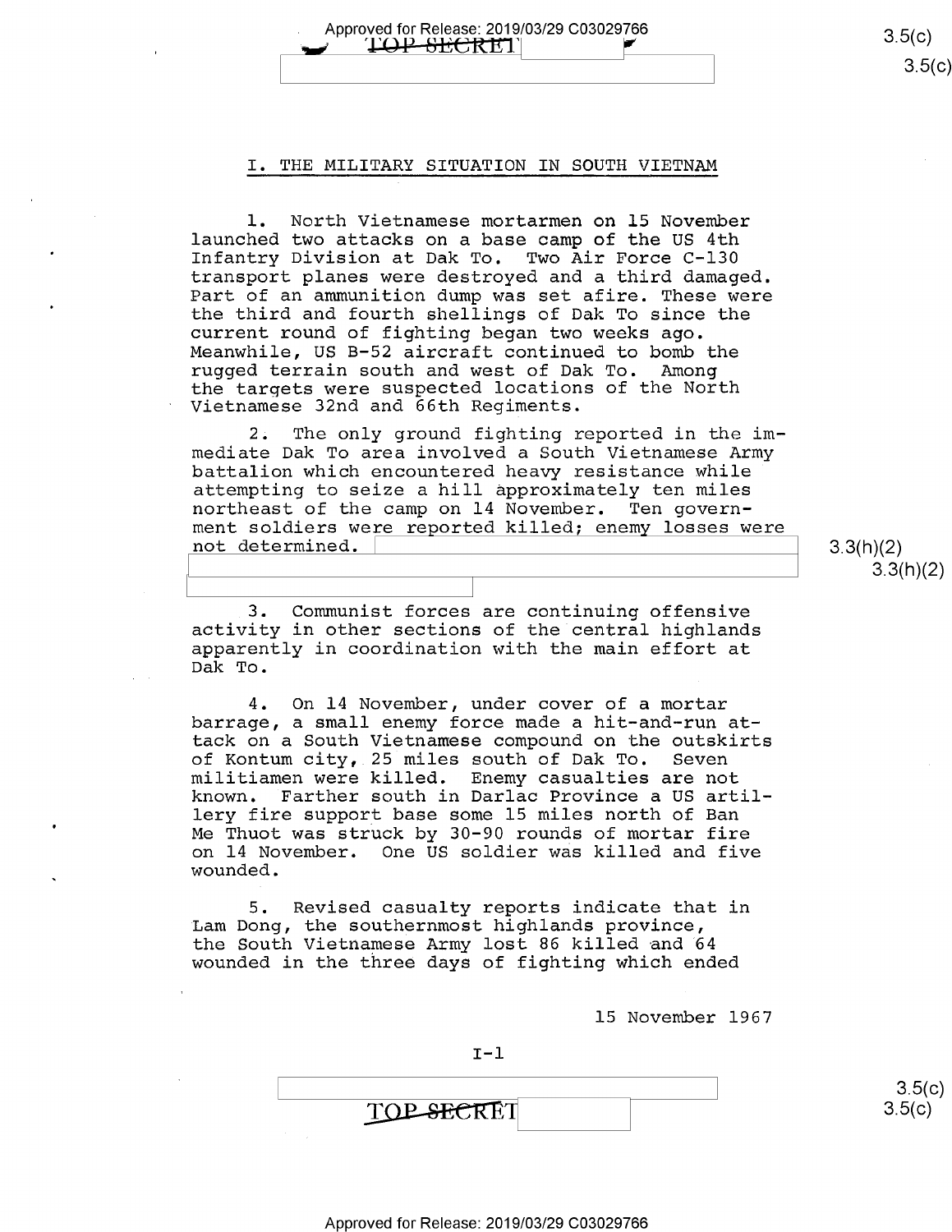Approved for Release: 2019/03/29 C03029766 3.5(c)<br>
TOP SECRET |

 $\begin{bmatrix} 0 & 0 \\ 0 & 0 \end{bmatrix}$ 

on l4 November. The engagement began when enemy troops destroyed a bridge on Route 20 and then ambushed a reaction force. During the action on l3 November one South Vietnamese company was reportedly cut off and suffered 70 percent casualties. Known enemy losses were two killed.

## Weekly Review of South Vietnam Battle Statistics

6. The week of 5-11 November compared with the week of 29 October - 4 November

## I. Casualties

|                      | VC/NVA            |            | US             |                                 |  |  |
|----------------------|-------------------|------------|----------------|---------------------------------|--|--|
|                      | $Oct-4$ Nov<br>29 | $5-11$ Nov | $29$ Oct-4 Nov | $\overline{\text{Nov}}$<br>5-11 |  |  |
| Killed<br>Wounded    | 1,894             | 1,802      | 178<br>793     | 174<br>759                      |  |  |
| Missing/<br>Captured |                   |            |                |                                 |  |  |
|                      |                   |            |                |                                 |  |  |
| <b>TOTALS</b>        | 1,804             | 1,802      | 971            | 933                             |  |  |

|                      | GVN               |            | WORLD<br>$\rm FREF$  |            |  |  |
|----------------------|-------------------|------------|----------------------|------------|--|--|
|                      | $Oct-4$ Nov<br>29 | $5-11$ Nov | Nov<br>$Oct-4$<br>29 | $5-11$ Nov |  |  |
| Killed<br>Wounded    | 160<br>533        | 279<br>810 | 10<br>8              | 57<br>103  |  |  |
| Missing/<br>Captured | 60                | 91         | 0                    | 0          |  |  |
| TOTALS               | 753               | 1,180      | 18                   | 160        |  |  |

l5 November 1967

 $I - 2$ 

 $\frac{3.5(c)}{c}$  $3.5(c)$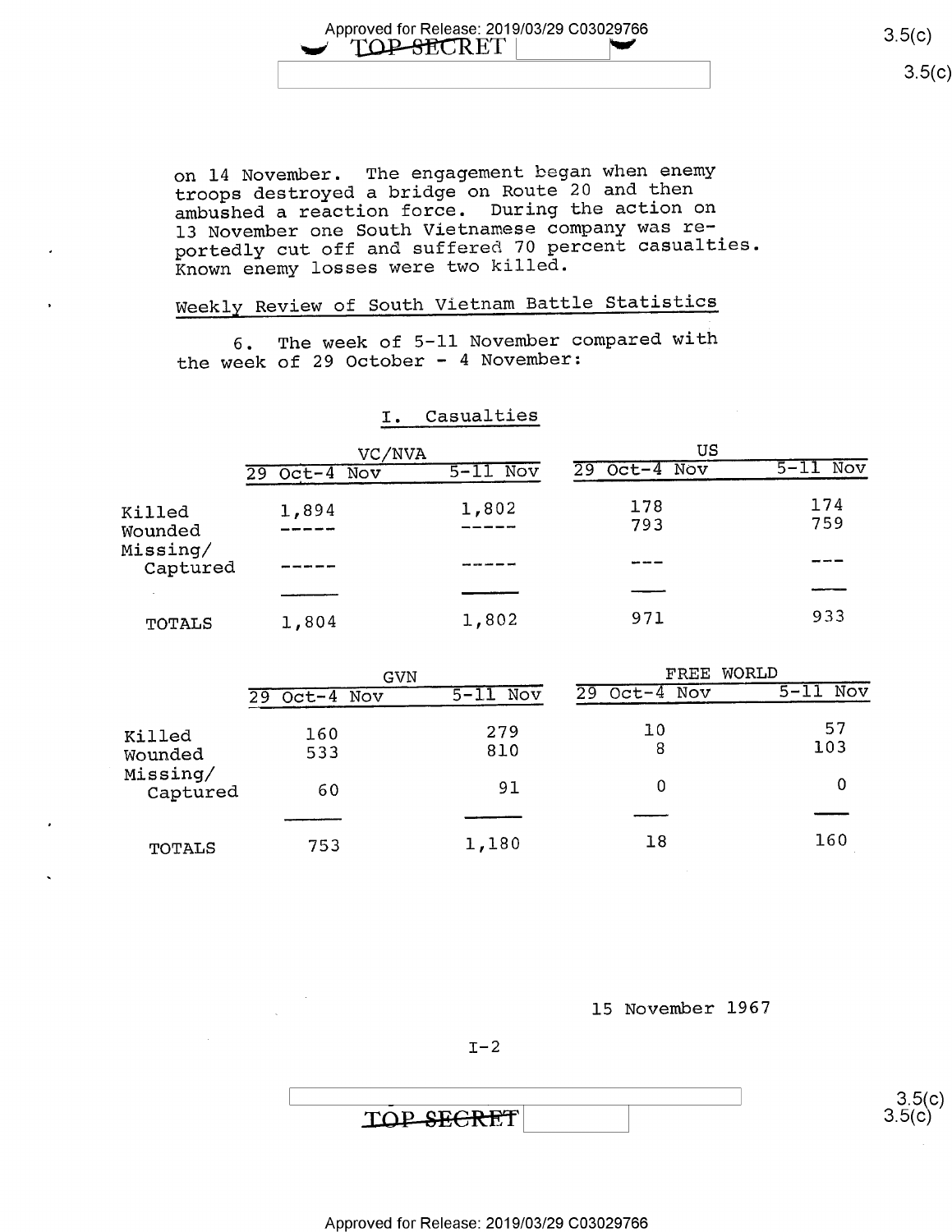# Approved for Release: 2019/03/29 C03029766 3.5(C) = 3.5(C) = 3.5(C) = 3.5(C) = 3.5(C) = 3.5(C) = 3.5(C) = 3.5(C) = 3.5(C) = 3.5(C) = 3.5(C) = 3.5(C) = 3.5(C) = 3.5(C) = 3.5(C) = 3.5(C) = 3.5(C) = 3.5(C) = 3.5(C) = 3.5(C) =

## II. Viet Cong Incidents

|                     |     |   |  | $29$ Oct-4 Nov |           |                                                                                                       |  | $5 - 11$ Nov |  |
|---------------------|-----|---|--|----------------|-----------|-------------------------------------------------------------------------------------------------------|--|--------------|--|
| Attacks             | 69  |   |  |                |           | 59                                                                                                    |  |              |  |
| Battalion or Larger |     |   |  | 3              | $\bullet$ |                                                                                                       |  |              |  |
| Small Unit.         |     |   |  | 66             |           | $\begin{array}{cccccccccccccc} \bullet & \bullet & \bullet & \bullet & \bullet & \bullet \end{array}$ |  | 57           |  |
| Harassment          | 297 |   |  |                |           | 245                                                                                                   |  |              |  |
| Terrorism           | 29  |   |  |                |           | 26                                                                                                    |  |              |  |
| Sabotage            | 27  |   |  |                |           | 48                                                                                                    |  |              |  |
| Propaganda          |     | 8 |  |                |           | 2                                                                                                     |  |              |  |
| Antiaircraft        | 84  |   |  |                | 137       |                                                                                                       |  |              |  |
| <b>TOTALS</b>       | 514 |   |  |                |           | 517                                                                                                   |  |              |  |

## T11. Weapons Captured

|                           | VC/NVA            |                 | GVN            |                 |  |  |
|---------------------------|-------------------|-----------------|----------------|-----------------|--|--|
|                           | $Oct-4$ Nov<br>29 | $5 - 11$ Nov    | $29$ Oct-4 Nov | Nov<br>$5 - 11$ |  |  |
| Individual<br>Crew-Served | 430<br>61         | Not<br>Reported | 92<br>0        | 225<br>6        |  |  |
|                           |                   |                 |                |                 |  |  |
| TOTALS                    | 491               |                 | 92             | 231             |  |  |

15 November 1967

 $I-3$ 

TOP SECRET



 $3.5$ (c

 $3.5(c)$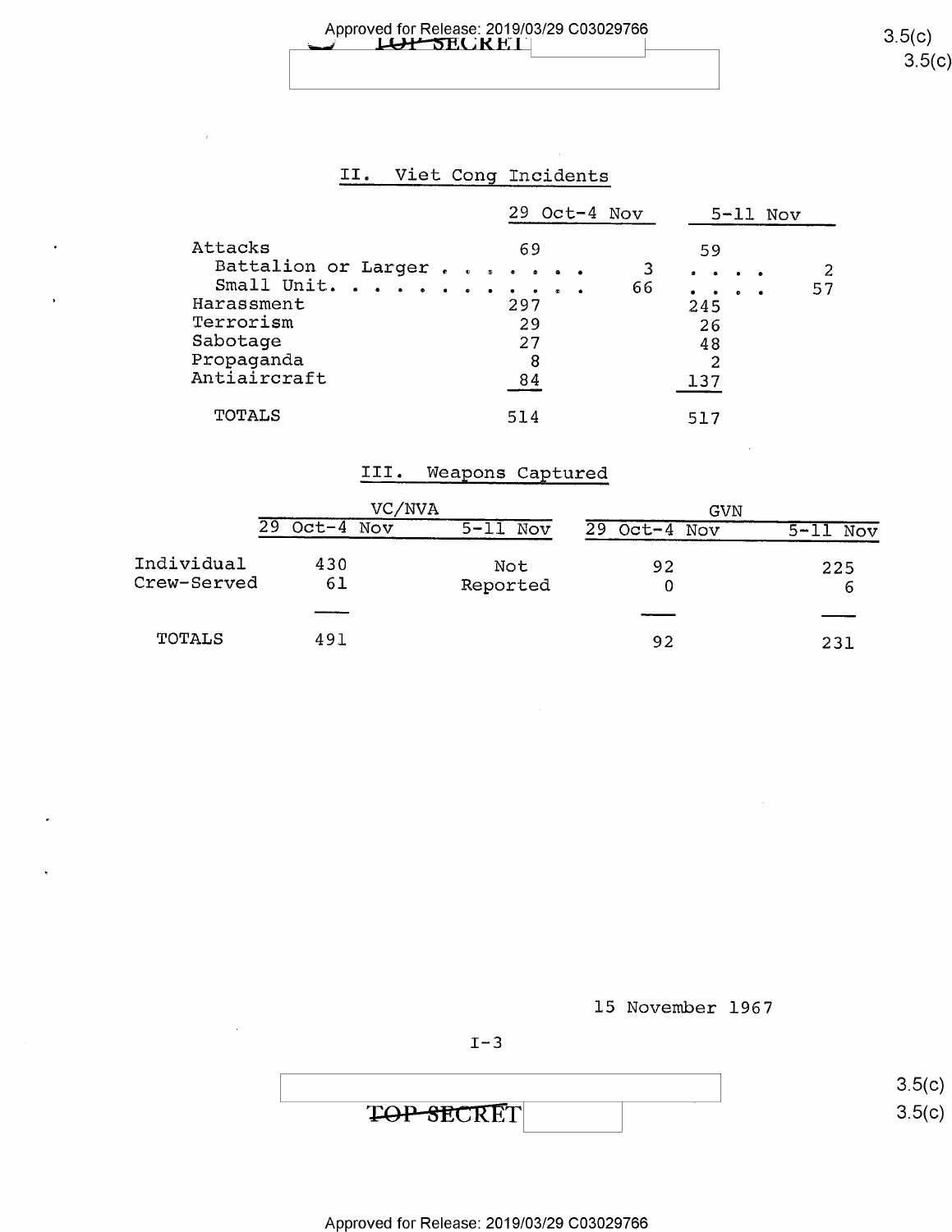Approved for Release: 2019/03/29 C03029766



68653 11-67 CIA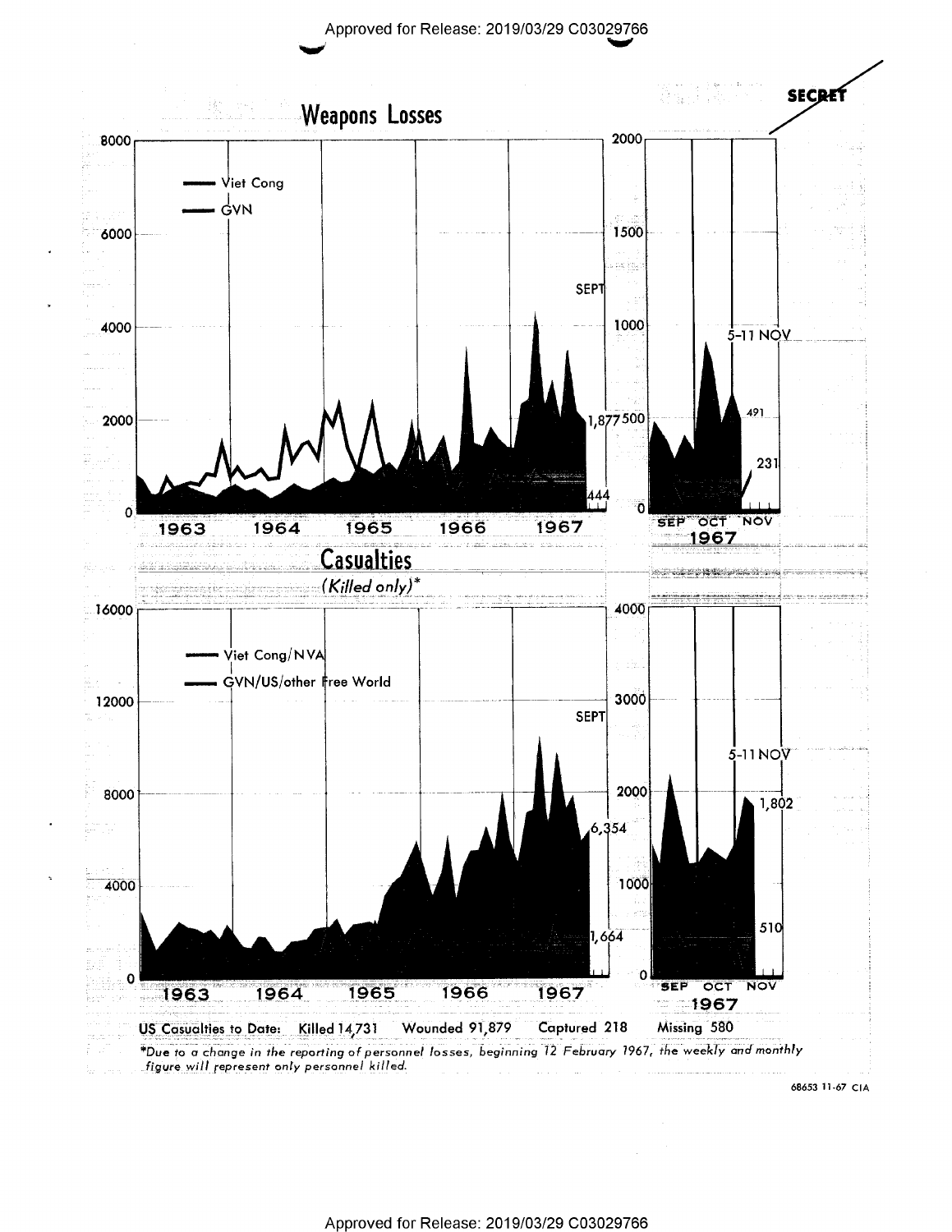Approved for Release: 2019/03/29 C03029766



6365411-67 CIA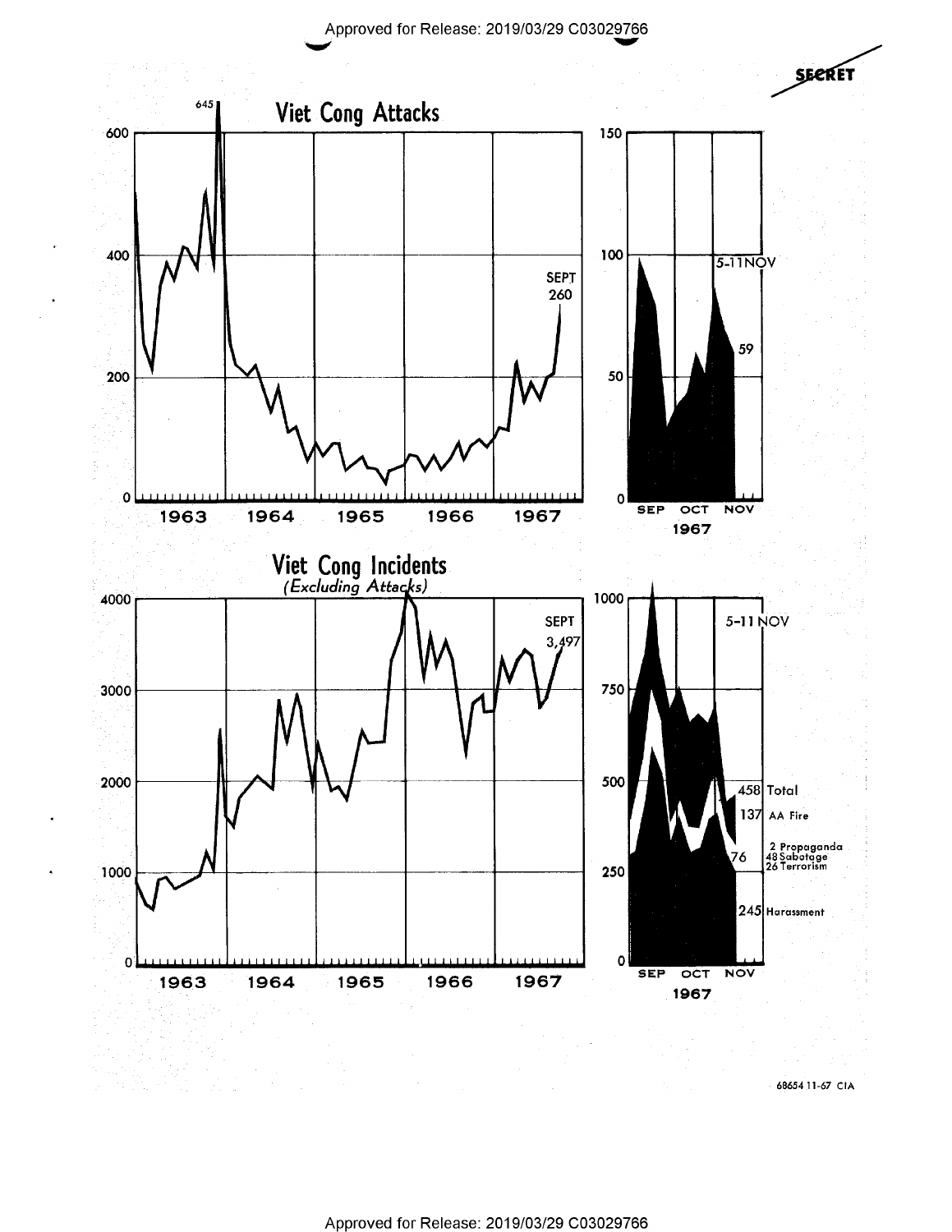Approved for Release: 2019/03/29 C03029766  $\begin{array}{c}\n 3.5(c) \\
 \hline\n 3.5(c)\n \end{array}$  $\overline{\phantom{S}}$  , s.f., s.f., s.f., s.f., s.f., s.f., s.f., s.f., s.f., s.f., s.f., s.f., s.f., s.f., s.f., s.f., s.f., s.f., s.f., s.f., s.f., s.f., s.f., s.f., s.f., s.f., s.f., s.f., s.f., s.f., s.f., s.f., s.f., s.f., s.f

#### II. POLITICAL DEVELOPMENTS IN SOUTH VIETNAM

l. A group composed largely of retired generals has announced its intention of becoming a political party. The group was originally formed in July as a veteran's association. Called variously the Freedom Fighters' Association or the Free Combatant's Association, it is headed by Senator Tran Van Don. Its executive committee includes other retired generals such as Thai Quang Hoang, Tran Tu Oai, Le Van Nghiem, Mai Huu Xuan, and Senators Ton That Dinh and Nguyen Van Chuan. Despite the large number of ex-military men presently enrolled, the association claims to be recruiting among workers. The association plans<br>to extend its activities to rural areas, security permitting, and has as its objective combating both corruption and Communism.

2. Tran Van Don is also one of the leaders of<br>the Farmer-Worker-Soldier Party, but retired General Pham Van Dong, chairman of the Freedom Fighters' Saigon chapter, claims there is no connection between the two groups. Both organizations, however, appeal to the same elements——military and labor——and appear to have similar political ambitions. It therefore<br>seems likely that Don will work to bring the two organizations together, if indeed there is no existing connection.

15 November l967

II—l

3.5(c)  $3.5(c)$ 

TOP SECRET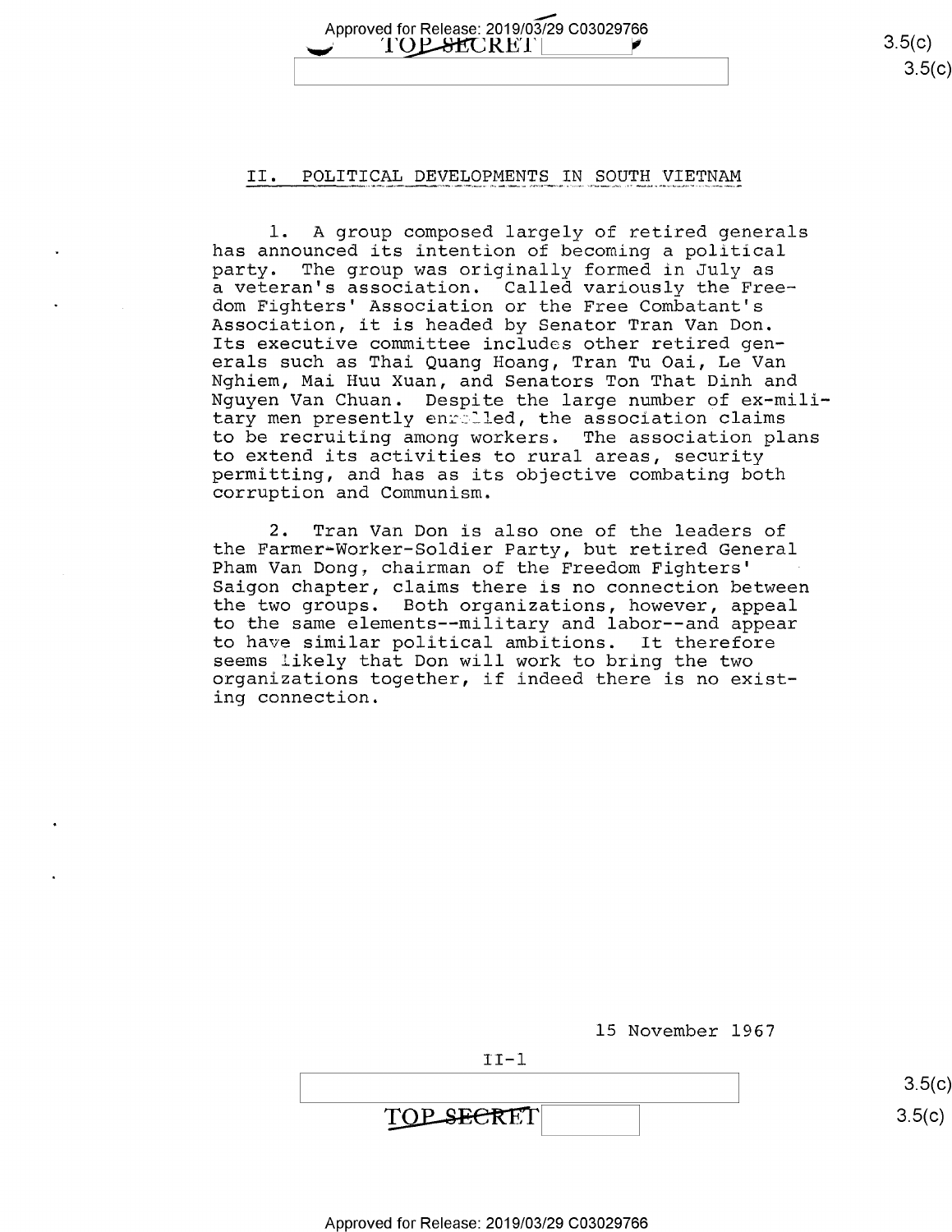Approved for Release: 2019/03/29 C03029766

 $3.5(c)$  $3.5(c)$ 

#### MILITARY DEVELOPMENTS IN NORTH VIETNAM III.

There is nothing of significance to report.  $1.$ 

15 November 1967



TOP SECRET

 $3.5(c)$  $3.5(c)$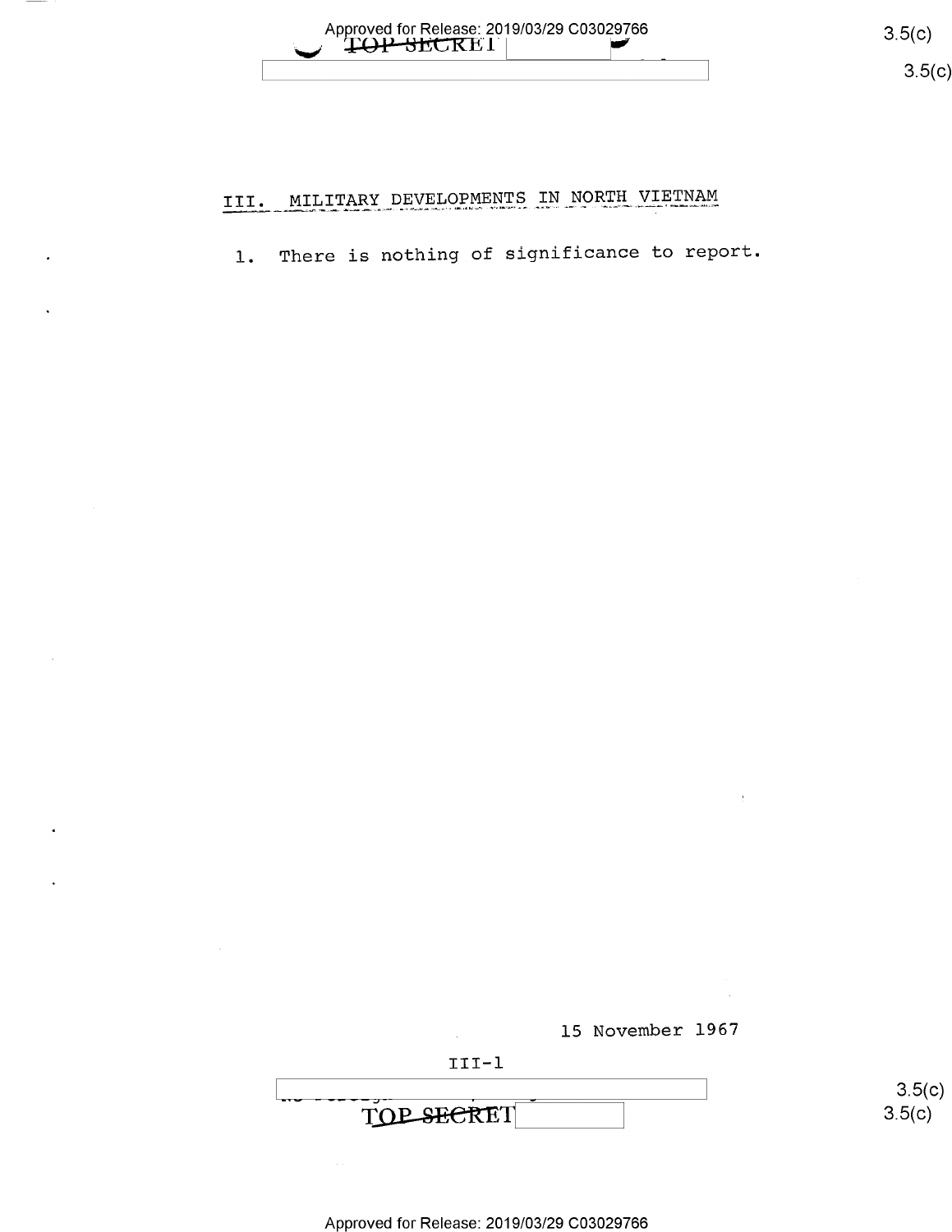Approved for Release: 2019/03/29 C030297g

3.3(h)(2)

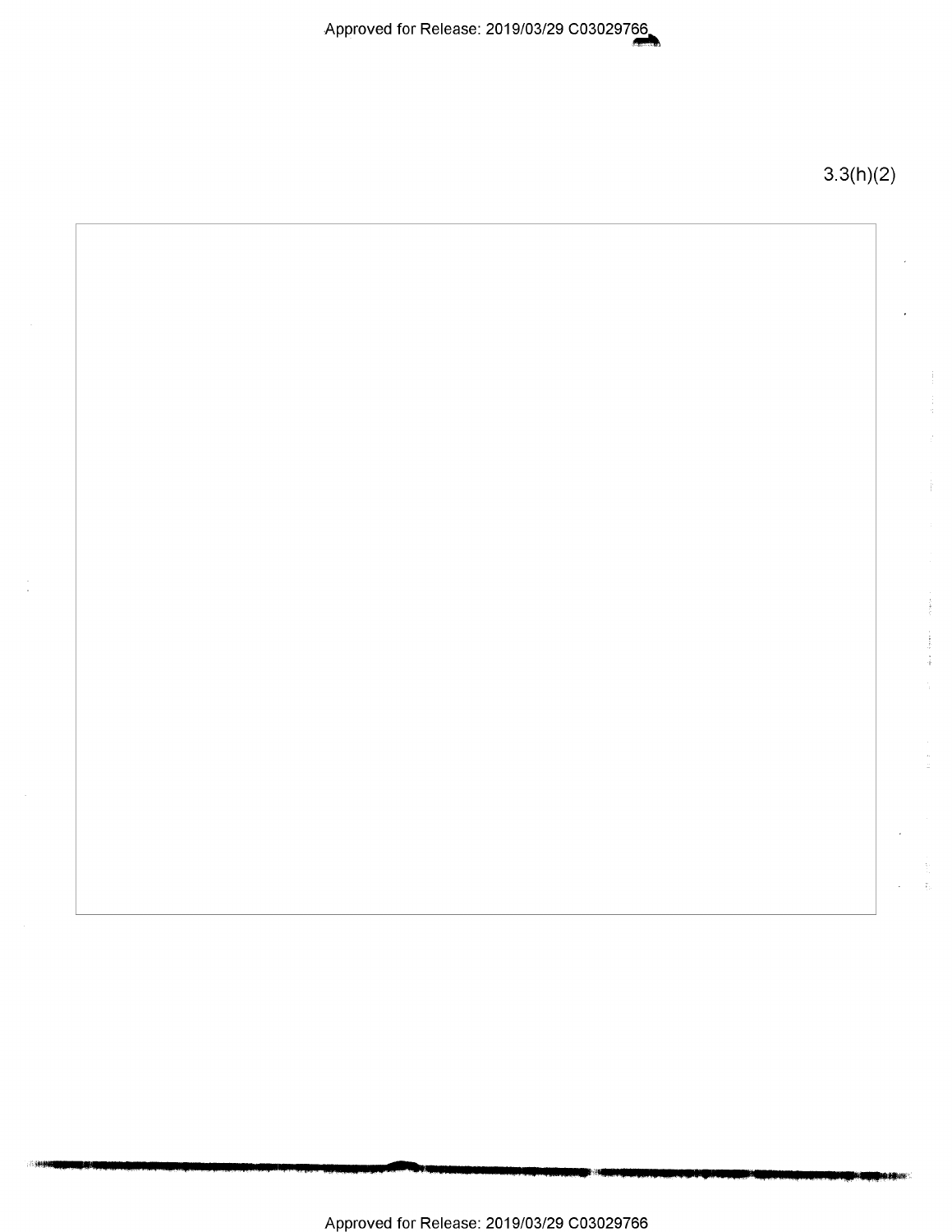|            | Approved for Release: 2019/03/29 C03029766 | 3.5(c)             |
|------------|--------------------------------------------|--------------------|
|            |                                            | 3.5(c)             |
|            |                                            | 3.3(h)(2)          |
|            |                                            |                    |
|            |                                            |                    |
| $\,$       |                                            |                    |
|            |                                            |                    |
|            |                                            |                    |
|            |                                            |                    |
|            |                                            |                    |
|            |                                            |                    |
|            |                                            |                    |
|            |                                            |                    |
|            |                                            |                    |
|            |                                            |                    |
| $\epsilon$ |                                            |                    |
|            |                                            |                    |
|            |                                            |                    |
|            |                                            |                    |
|            |                                            |                    |
|            |                                            |                    |
|            |                                            |                    |
|            |                                            |                    |
|            |                                            |                    |
|            |                                            |                    |
|            |                                            |                    |
|            | TOP SECRET                                 | $3.5(c)$<br>3.5(c) |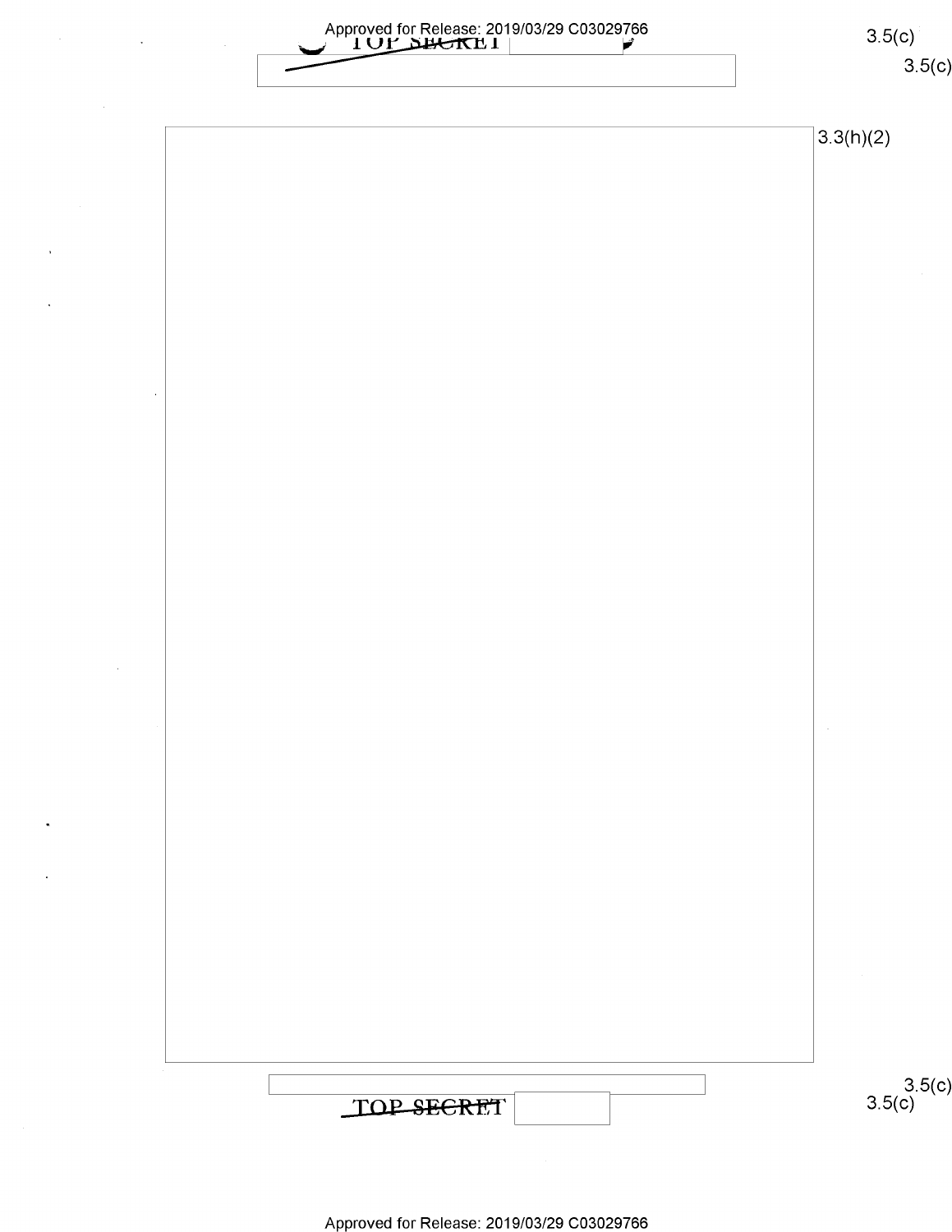| Approved for Release: 2019/03/29 C03029766<br>TRECRET | 3.5(c)<br>3.5(c) |
|-------------------------------------------------------|------------------|
|                                                       | 3.3(h)(2)        |
|                                                       |                  |
|                                                       |                  |
|                                                       |                  |
|                                                       |                  |

 $\lambda$ 

 $\ddot{\phantom{0}}$ 

 $\tilde{\textbf{t}}$ 

15 November 1967

 $IV-2$ 

TOP SECRET

 $3.5(c)$ <br>3.5(c)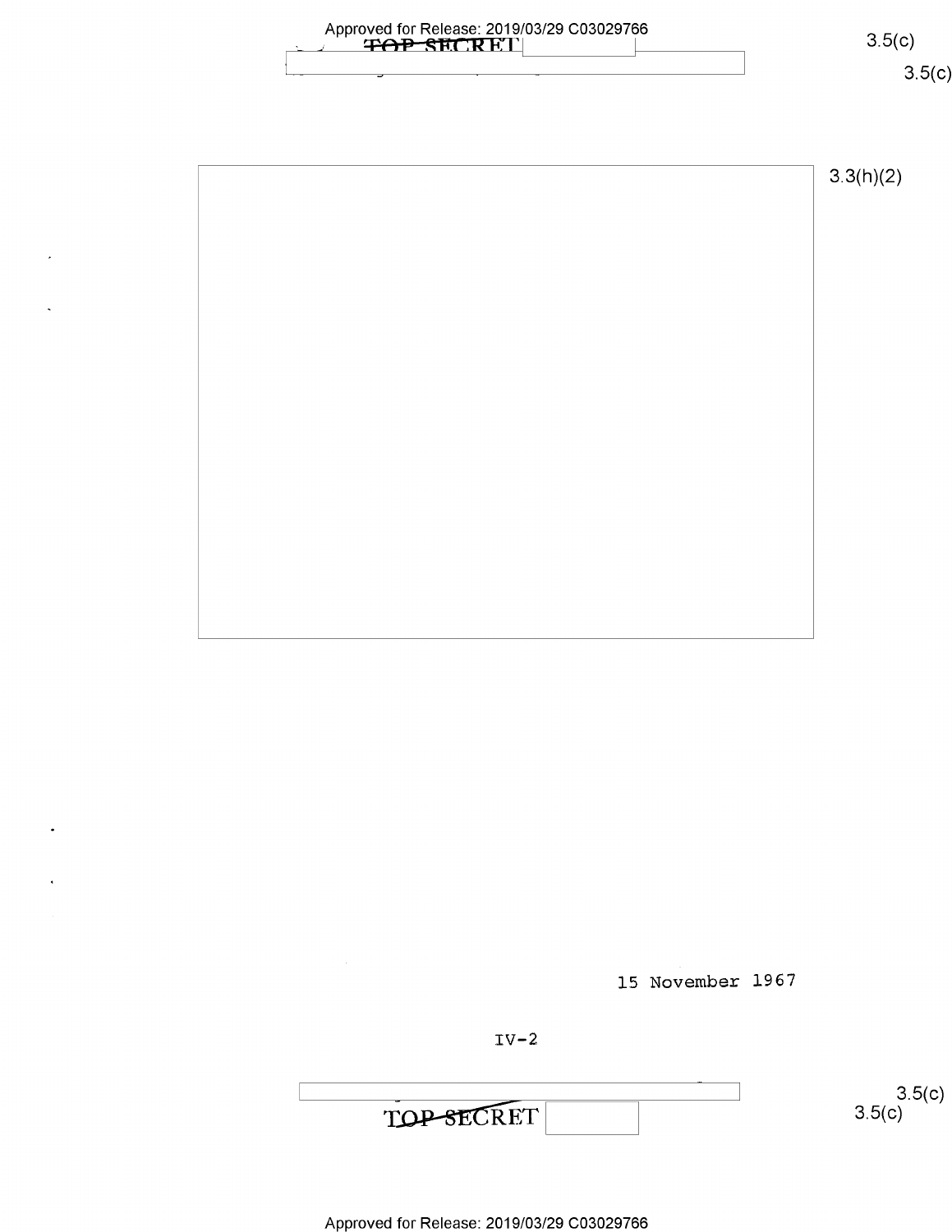Approved for Release: 2019/03/29 C03029766 3.5(C) 3.5(C) 3.5(C)  $3.5(c)$ 

#### V. COMMUNIST POLITICAL DEVELOPMENTS

1. The Italian Foreign Ministry has informed<br>the US Embassy in Rome that a North Vietnamese<br>trade union delegation will arrive there on 15<br>November for a ten-day visit as guests of a Com-<br>munist-dominated trade union. The

2. This is the first visit of a North<br>Vietnamese delegation to Italy and is another step<br>in Hanoi's continuing effort to establish contact<br>in the West. Twice before Hanoi attempted to send<br>more impressive delegations to It

3. During the past year, Hanoi has also sent trade union groups to several Scandinavian countries <sup>&</sup>lt; and at present has an industrial delegation touring France.

#### No Communist Comment on Goldberg Statements

4. Communist media so far have not reported<br>or commented on Ambassador Goldberg's statements<br>of 2 November that the United States would not block Liberation Front participation in talks<br>concerning Vietnam at the United Nations or at a<br>Geneva-type conference. The lack of comment by<br>the Vietnamese Communists suggests they consider<br>Goldberg's remarks a modificati

5. The South Vietnamese press, in contrast, reacted almost immediately to the Goldberg remarks.

15 November 1967

$$
\begin{array}{c|c}\n & 3.5(c) \\
\hline\n\text{TOP} \text{SEERET} & & 3.5(c)\n\end{array}
$$

 $V - 1$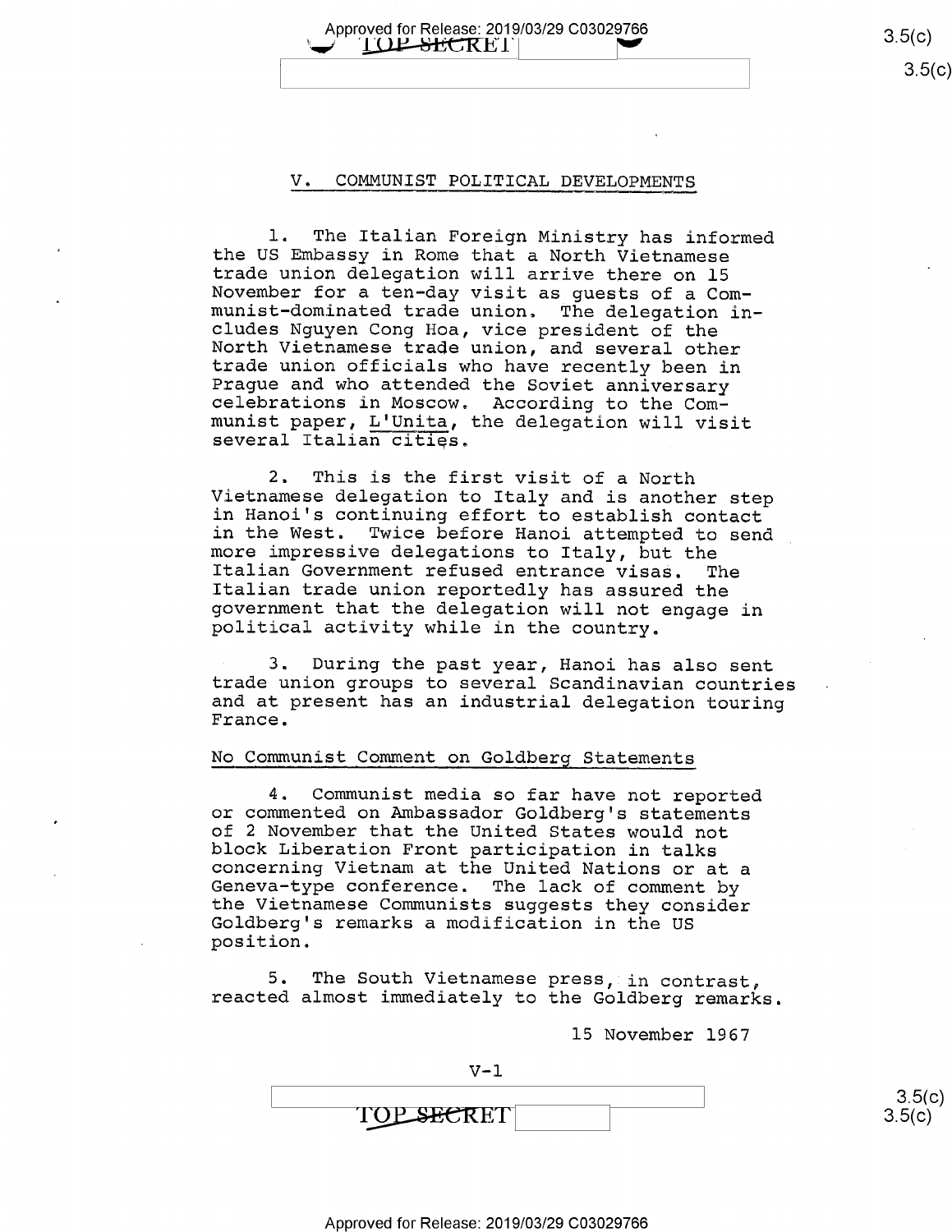The US Embassy in Saigon reports the statements made headlines on 4 November and that subsequently they have received considerable unfavorable comment as a "dangerous concession to the Communists."

6. Hanoi's failure to denounce Goldberg's suggestion that the Front might participate in UN Security Council discussions is especially striking. Both the Front and Hanoi are normally quick to rule out a role for the United Nations in Vietnam. They may, however, still be pondering a proper response.

7. Recent statements by Vietnamese Communist spokesmen have continued to take the line that the US must "recognize" the Front as the "sole"--or, alternatively, the "only genuine"--representative of the South Vietnamese people. They have long<br>IS with the Front in insisted that the US must deal with the Front in any negotiations for a settlement in the South, and they may interpret Goldberg's remarks as <sup>a</sup> major step in this direction.

15 November 1967

 $V-2$ 

TOP SECRET  $3.5(c)$ 

Approved for Release: 2019/03/29 C03029766

 $3.5(c)$ 

 $\mathbf{v}$